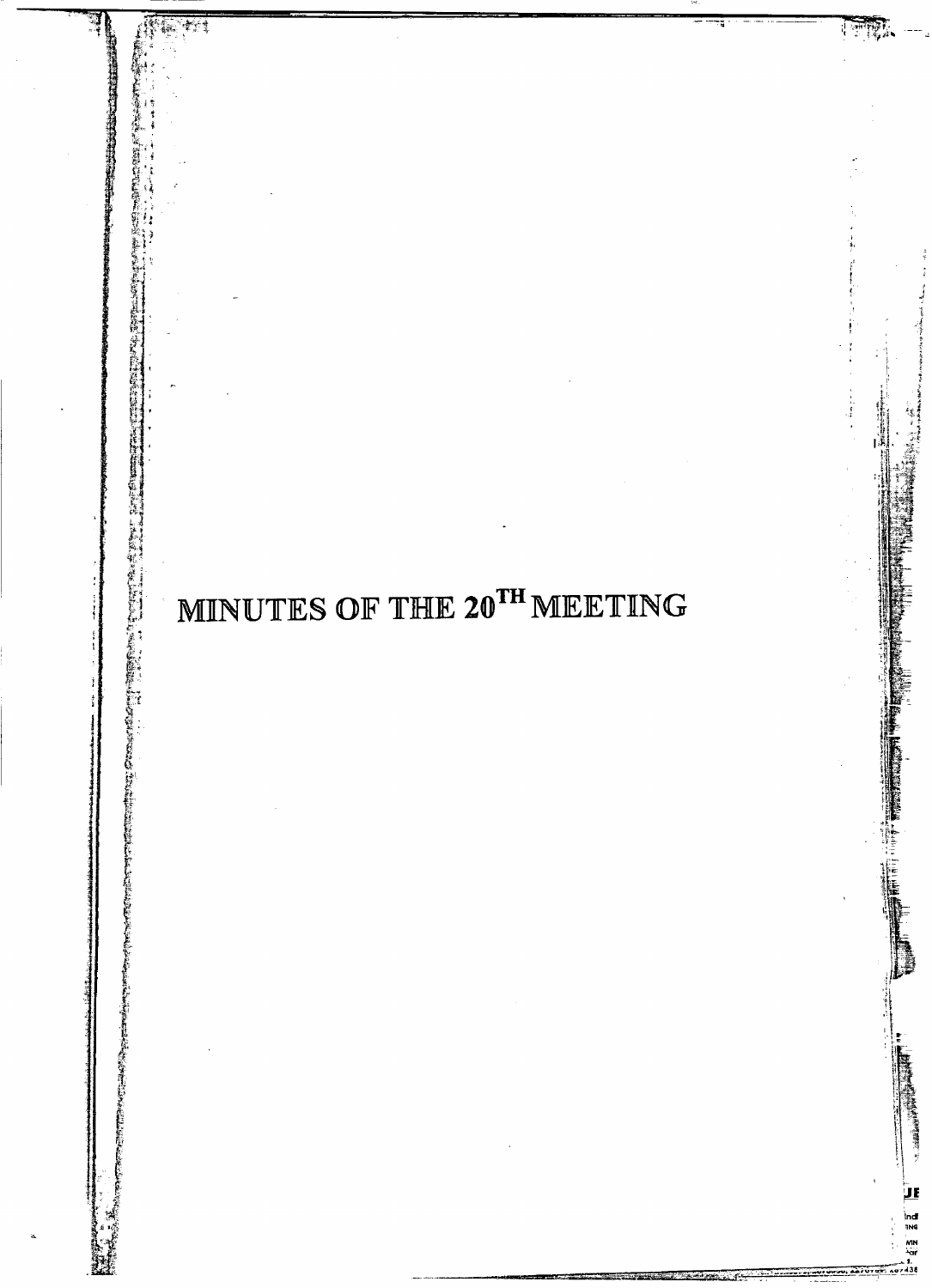## FEDERAL GOVERNMENT EMPLOYEES HOUSING FOUNDATION SHAHEED-E-MILLAT SECRETARIAT

NO.F.16(1)/89-HF

 $\mathbf{z}^{\mathcal{A}}$ 

事実を

Ĩ ň

W 螽

Islamabad, the 2nd June, 1990.

一生體系

i:- 28286/8, 28/5=38, 2276981, 28743

Subject:- MINUTES OF THE 20th MEETING OF THE EXCUTIVE COMMITTEE OF BOARD OF GOVERNORS HELD UNDER THE COMMITTEE OF BOARD OF GOVERNORS HELD UNDER THE CHAIRMANSHIP OF SECRETARY, HOUSING AND WORKD AT 3.30 P.M./

A copy of the 20th meeting of the Executive Committee the Board of Governors which was held on 13-5-1990 in the Committee Room of works Division at 3.30 P.M. is forwarded for information and necessary action.

- (1) Mr. S.A.S. Aimuddin, Secretary, Ministry of Housing and Works.
- (2) Mr. M.I.Rajput, Director General, Pak. PWD.
- (3) Joint Secretary, Works Division.
- (4) Mr. Manzur Hussain, Financial Adviser, Works Division.
- (5) Mr. Mohammad Samigllah, Joint Secretary, Cabinet Division.
- (6) Mr. Sarshar Ali Malik,<br>OSD (P&EC), Works Division.
- (7) Dr. Mohammmad Rasool Khan, Director General, Housing Foundation.

1187

(Firoz H. Rizvi). Assistant Administrative Officer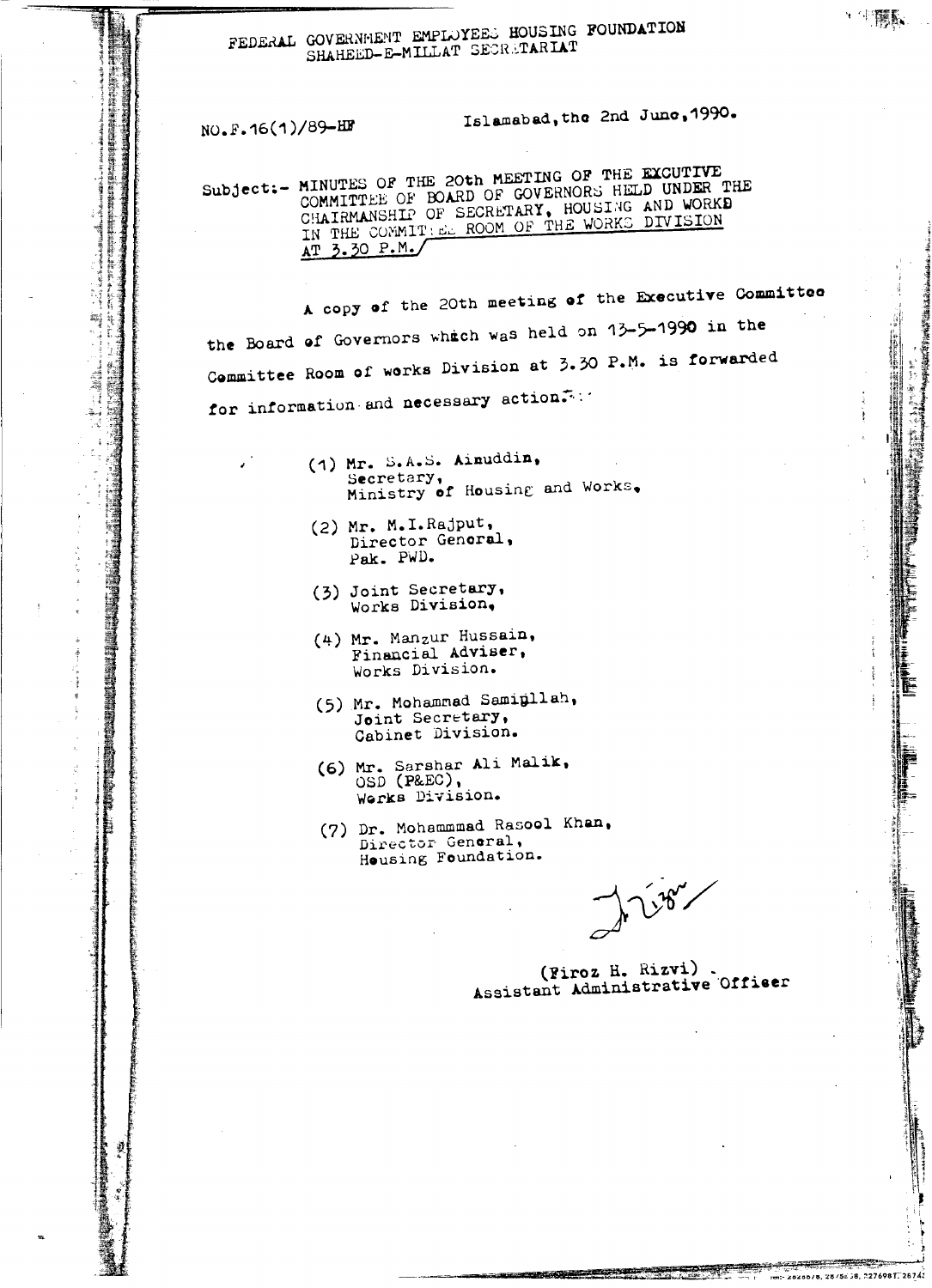|           | CONNITTEE OF BOARD OF GOVERNORS HELD UNDER<br>THE CHAINSMILLE OF SECRETARY, HOUSING AND<br>WORKS IN THE CONTITTEE ROOM OF THE WORKS |  |
|-----------|-------------------------------------------------------------------------------------------------------------------------------------|--|
|           | DIVISION AT 3.30 P.M.                                                                                                               |  |
|           | The 20th meeting of the Executive Committee of                                                                                      |  |
|           | the Board of Governors was held on 13-5-1990 in the                                                                                 |  |
|           | Committee Room of Works Division at 3.30 P.M. The following                                                                         |  |
| $\bullet$ | attonded the meeting:-                                                                                                              |  |
|           | Chairman<br>$(1)$ Mr. S.A.S. Ainuddin,                                                                                              |  |
|           | Secretary,<br>Ministry of Housing and Works.                                                                                        |  |
|           | Mombor<br>$(2)$ Mr. M.I. Rajput,                                                                                                    |  |
|           | Director General,<br>Pak PWD.                                                                                                       |  |
|           | Member<br>(3) Mr. Jaleos Ahmad Siddiqi,                                                                                             |  |
|           | Joint Secretary,<br>Works Division.                                                                                                 |  |
|           | Mombor<br>(4) Mr. Manzur Hussain,                                                                                                   |  |
|           | Financial Adviser,<br>Works Division.                                                                                               |  |
|           | Member<br>(5) Mr. Mohammad Samiullah,                                                                                               |  |
|           | Joint Secretary,<br>Cabinet Division.                                                                                               |  |
|           | Member<br>(6) Mr. Sarshar Ali Malik,                                                                                                |  |
|           | OSD (P&EC),                                                                                                                         |  |
|           | Works Division.<br>Member/Secretary                                                                                                 |  |
|           | (7) Dr Mohammad Rasool Khan,<br>Director General,<br>Housing Foundation.                                                            |  |
|           | The following attended the meeting by special<br>2.                                                                                 |  |
|           | invitation:-                                                                                                                        |  |
|           | (1) Mr. Khalid Amin,<br>Joint Secretary,<br>Senior Minister's Office.                                                               |  |
|           | (2) Mr. Ghulam Hussain Memon,<br>Acting Chief Engineer (North),                                                                     |  |
|           | Pak PWD.                                                                                                                            |  |
|           | (3) Mr. Shafaat Ali Malik,<br>Chief Architect,<br>Pak PwD.                                                                          |  |
|           | The following were also in attendence:-                                                                                             |  |
|           | (1) Mr. Moin Ahmad Siddiqi,<br>Director Administration,<br>Housing Foundation.                                                      |  |
|           | $(2)$ Mr. S.A. Mrlik,<br>Superintending Engineer,<br>Pak PWD.                                                                       |  |
|           |                                                                                                                                     |  |
|           |                                                                                                                                     |  |
|           |                                                                                                                                     |  |
|           |                                                                                                                                     |  |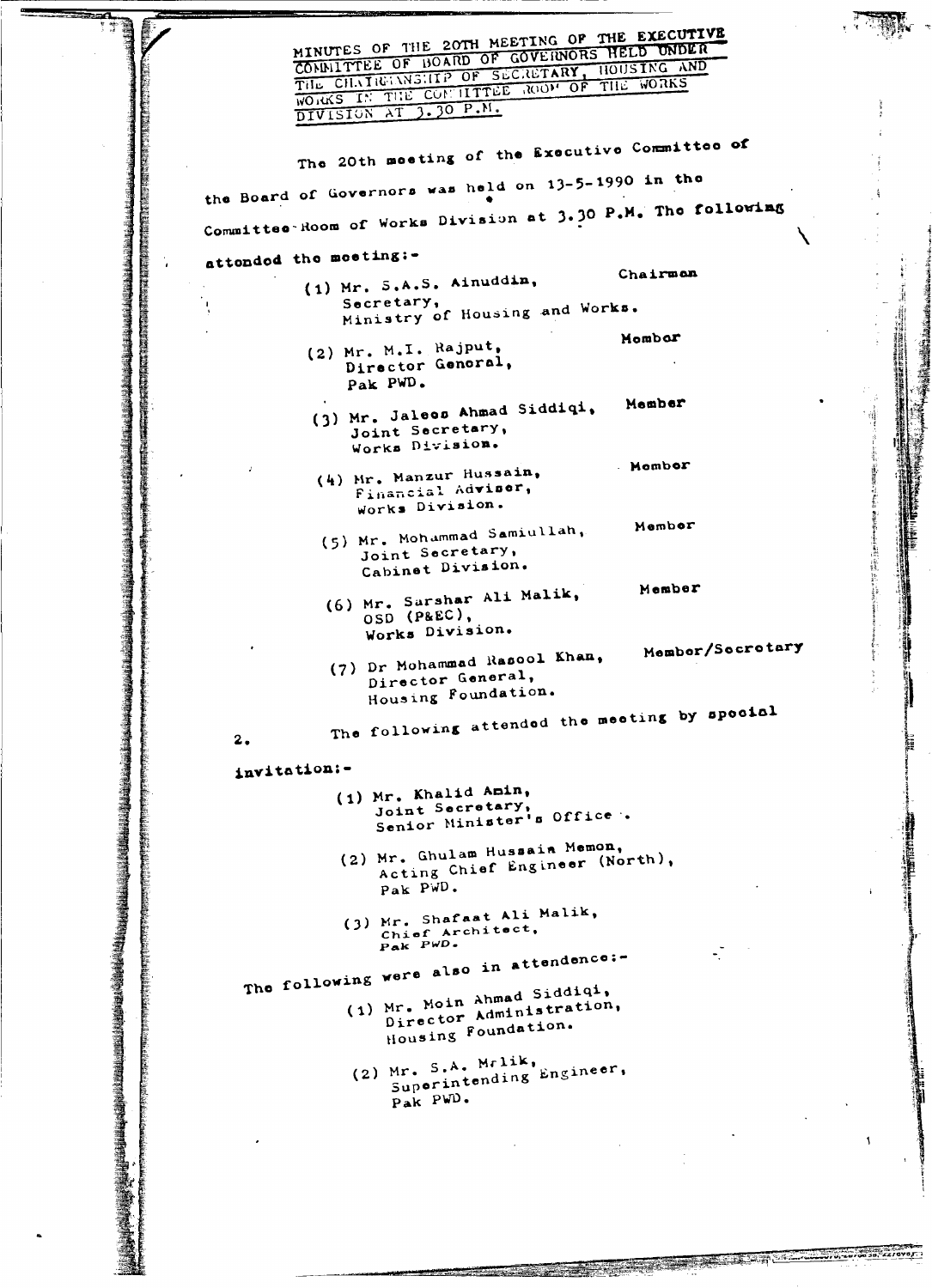- (3) Mr. A. Hamid Arif, Director (Technical), Housing Foundation.
- (4) Mr. Perviez Akhter, Section Officer, Housing Foundation.

Welcoming the participants the Chairman described  $3.$ in brief the background of the Scheme for the bonofit of those who attended the meeting for the first time. He stated that the Scheme was approved by the Cabinet in 1986 for construction of 5,000 houses on Ownership basis, in two phases. In the first phase, construction of 1886 houses was boing undertaken in Sector I-8/2 and G-11 for which all arrangoments for taking up the construction work had boom finalised. The second phase in which 2825 houses of six different categories will be constructed in Sector D-12 and E-12 would be undertaken shortly.

 $\frac{1}{2}$ 

ia<br>Vite<br>Vite

 $\begin{bmatrix} \mathbf{1} & \mathbf{1} & \mathbf{1} \\ \mathbf{1} & \mathbf{1} & \mathbf{1} \\ \mathbf{1} & \mathbf{1} & \mathbf{1} \\ \mathbf{1} & \mathbf{1} & \mathbf{1} \end{bmatrix}$ 

- 新建学

1988年,1988年1月,1988年,1988年,1988年,1988年,1988年,1988年,1988年,1988年,1988年,1988年,1988年,1988年,1988年,1988年,19

The Secretary, Housing and Works, intimated that through special extra efforts, land in the Sector I-8/3 and I-8/4 has also been obtained for the construction of approximately 1526 houses of categories I, II and III. The Secretary (H&W), added that provisional allotment of houses to be built in  $1-8/3$  and  $1-8/4$  will be made after obtaining the formal approval of the layout plan from the CDA with complete numbers duly marked. He also stated that a portion of these plots would be given to the CDA for allotment to their officers/officials as agreed in the moeting already hold with the Chairman of CDA. The proposed plan of the  $I-8/3$  and  $I-8/4$  was also presented to the members for inviting comments of the participants. Mr. Khalid Amin, Joint Secretary, Senior Minister's Office suggested that arrangements for advance development of horticulture be taken in hand even before providing infrastructure in the area. The D.G. Pak PWD, pointed out that unloss water supply was arranged, it would not be possible to plant and maintain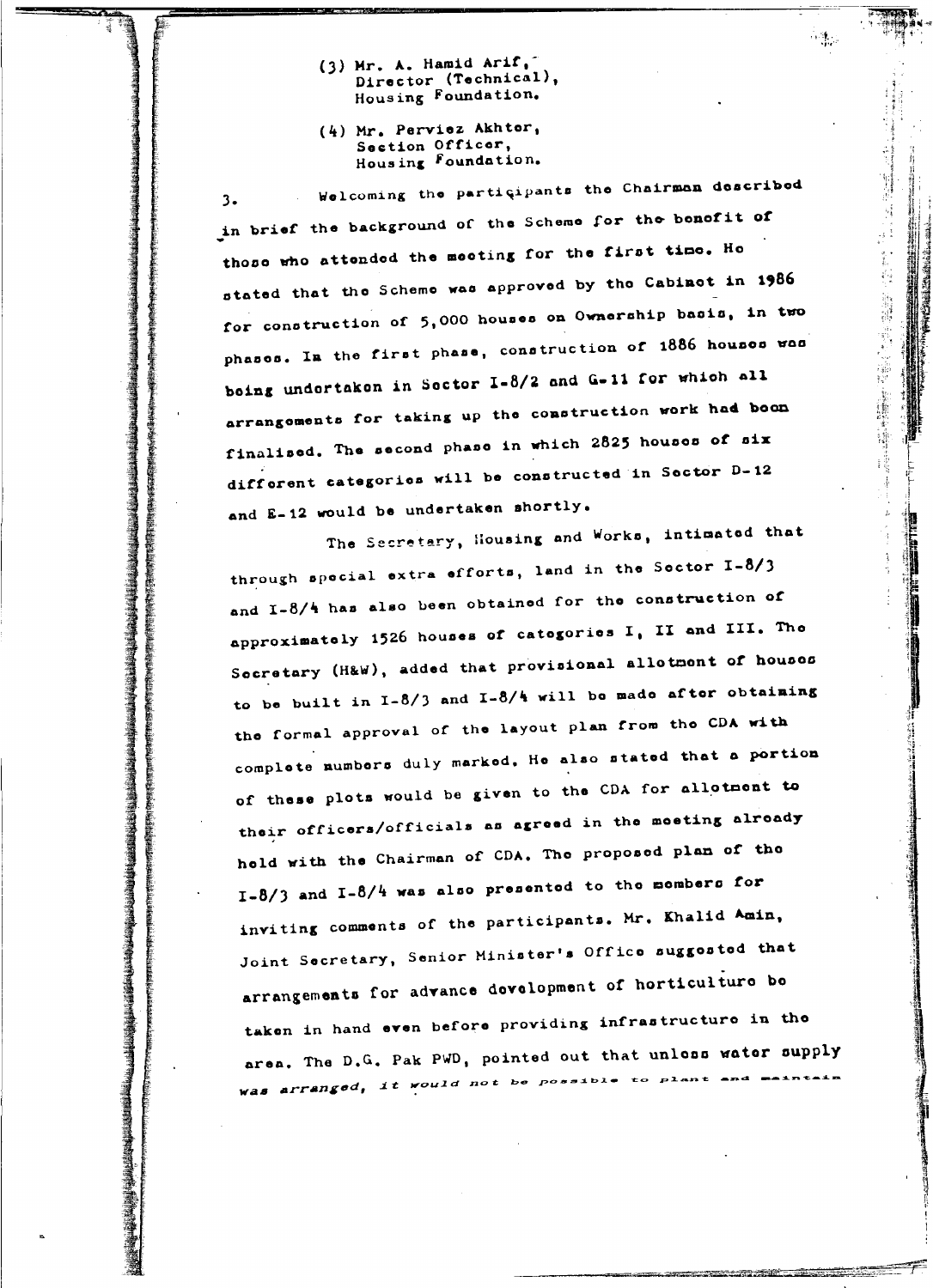troos/horticulturo.

The Director General, Housing Foundation, intimated that the CDA Authorities had agreed to finalise the marking of numbers on the plots in I-8/3, I-8/4 and Category-VI of G-11/2 on 15-5;1990. It was also intimated that work on providing infrastructure in I-8/2 had also been resumed at the site by the CDA. The Secretary, Housing and Works, intimated that the prospective allottees have been informed of the progress of work being done in the form of nows letter. He desired that the D.G. Housing Foundation would keep on issuing such monthly news letters even if no progress was made during the month for keeping the members informed. The points on the agenda were subsequently taken up for discussion.

HEARING OF THE APPLICANTS

Э

The Committee interviewed the following applicants who appeared before the Executive Committee:-

(i) Mr. Mohammad Saeed Siddigi, Deputy Director, Ministry of Food and Agriculture, Islamabad.

IJ.

Mr. Mohammad Saeed Siddiqi had been refused  $4.1$ allotment of category-II plot under the Scheme on the ground that he owned plot No. 653 in G-10/1 although in his declaration for the year ending 31st December, 1989, he had stated that the plot had been disposed of in February, 1988. Pleading his case the applicant stated that although he had disposed of his plot in February, 1988, the sale deed was finalised by 7th August, 1989. He stated that the problem of delay in finalising the sale deed was due to the fact that transfer of property was possible only after the construction of house on the plot was complete and CDA has accepted such completion. The applicant also produced the sale and payment documents (copy of bank draft and payment receipt and agreement on stamp paper purchased in December 88). The documents were accepted by the Committee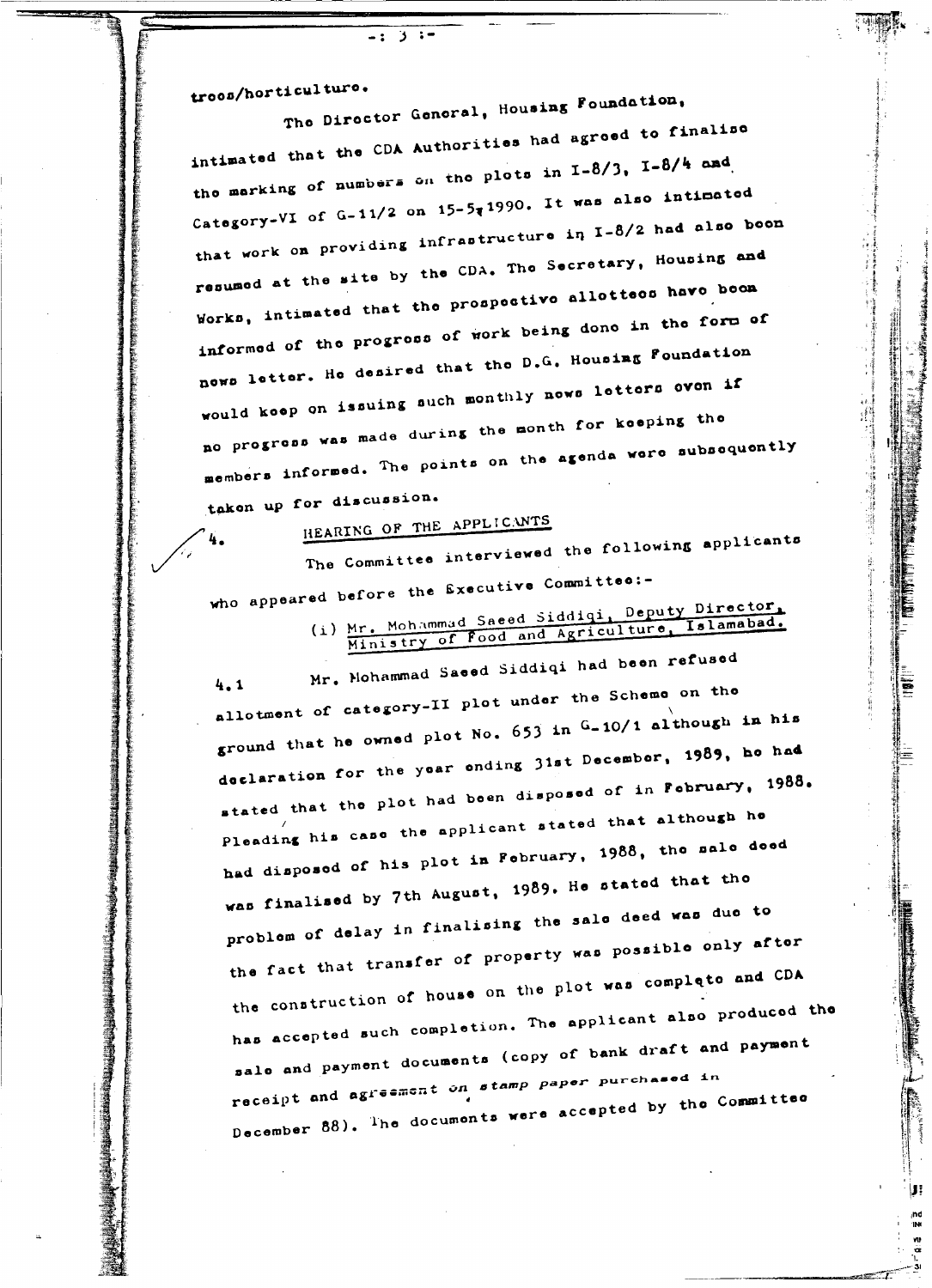and it was decided that the applicant may be put on morit for allotment of a category-II house under the Scheme.

-- 4 --

### (ii) Mr. Mohammad Azim, Stenographer, Ministry of Commerce.

Mr. Mohammad Azim applied for category-III house under the Housing Scheme on Ownership basis in Islamabad. On an enquiry regarding his previous service the applicant informed that he had served with the Pakistan Air Forse from 27-2-1950 to 6-5-1969. Thereafter he joined the Ministry of Commorce. If his service was reckoned from the date he entered civil service (5-7-1969), the qualifying service for the consideration of his case becomes less (by about ten months) than 20 years (on the cut off date i.e. 1-9-1988) rendering him ineligible for a house. The applicant pleading his case stated that as  $4.3$ per conditions stated in the Brochure he was short by a fow months in qualifying sorvice although he had put in 40 years of Government service and was retiring in 1994. He also added that there was no break in his servico.

The Committee having heard his case decided that he may be allotted category-V house in phase-I (as already offered to him) by counting 50% of his service in Air Forse towards qualifying service on the basis of the earlier formula adopted in the case of those applicants who had rendered service under a Provincial Government. The Committee also observed that any other similar case should also be brought before it.

## (iii) Mr. Taj Mohammad, Joint Economic Adviser,

Mr. Taj Mohammad, Joint Economic Adviser, was  $4.4$ refused allotment of a category-I house in the Housing Scheme for the reason that on verification it was found that he owned a three room residential flat in Sector I-8/1, Islamabad. He, therefore, approached the Secretary (H&W), with the arguments that he had sold the flat before applying

> JE indli<br><sub>NNG</sub>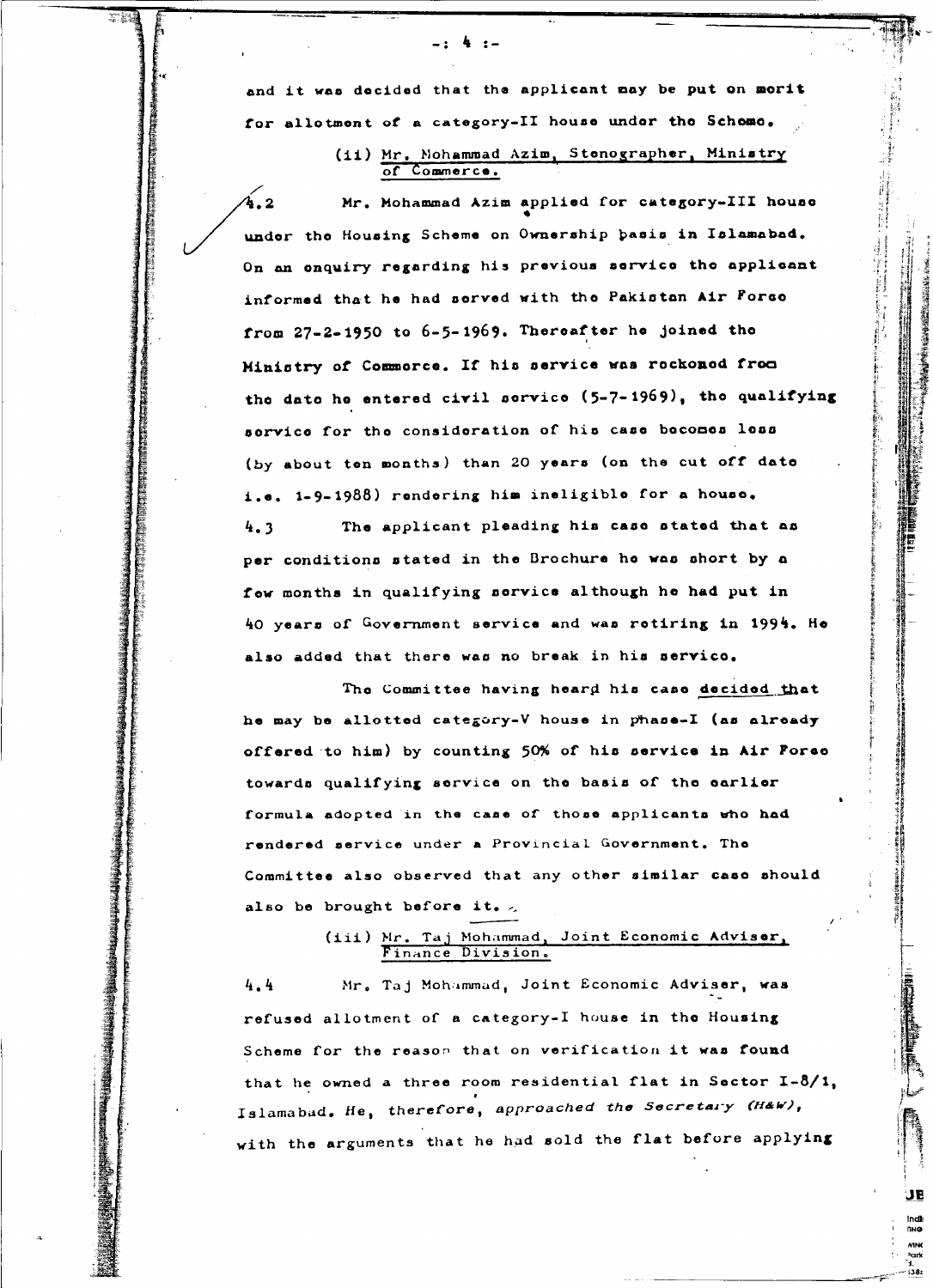for a house as it was too small to meet his requirements and further that even under CDA's rules a flat owner can apply for a house or plot in Islamabad and that provision of 600 sq. yd. house under the subject Scheme implied that a nmall flat could not fulfil the residential requirements of a first category officer.

 $-: 5:$ 

The applicant pleading his case before the 4.5 Committee explained that he had sold the flat before applying for the Scheme. He further stated that the purchaser of his flat had sold it to another person and finally in May, 1989, the transfer was effected. The documents produced by the applicant were examined and he was asked to produce the original documents e.g. the cheque/bank draft for payment, stamp paper showing purchase date etc., which the applicant did not possess at that time.

The Committee, therefore, asked him to furnish the required documents to OSD (P&EC) the next day for getting a decision from the Secretary (H&W) in his caso.

ELIGIBILITY OF EMPLOYEES OF JINNAH POST GRADUATE MEDICAL CENTRE.

In the 19th meeting of the Executive Committee held on 25-3-1990 it was, interalia, decided that Jinnah Postgraduate Medical Centre was a non-entitled department for the purpose of the Scheme. This decision was taken under the impression that JPMC had since been converted into an autonomous body. Subsequently it came to notice that JPMC was still an attached department of the Ministry of Health. Mr. Manzur Hussain, who was a Joint Secretary, in the Ministry of Health before taking over as F.A. (Works), verified the fact. The Committee, therefore, decided that the employees of JPMC may be considered for allotment of houses in the Ownership Scheme.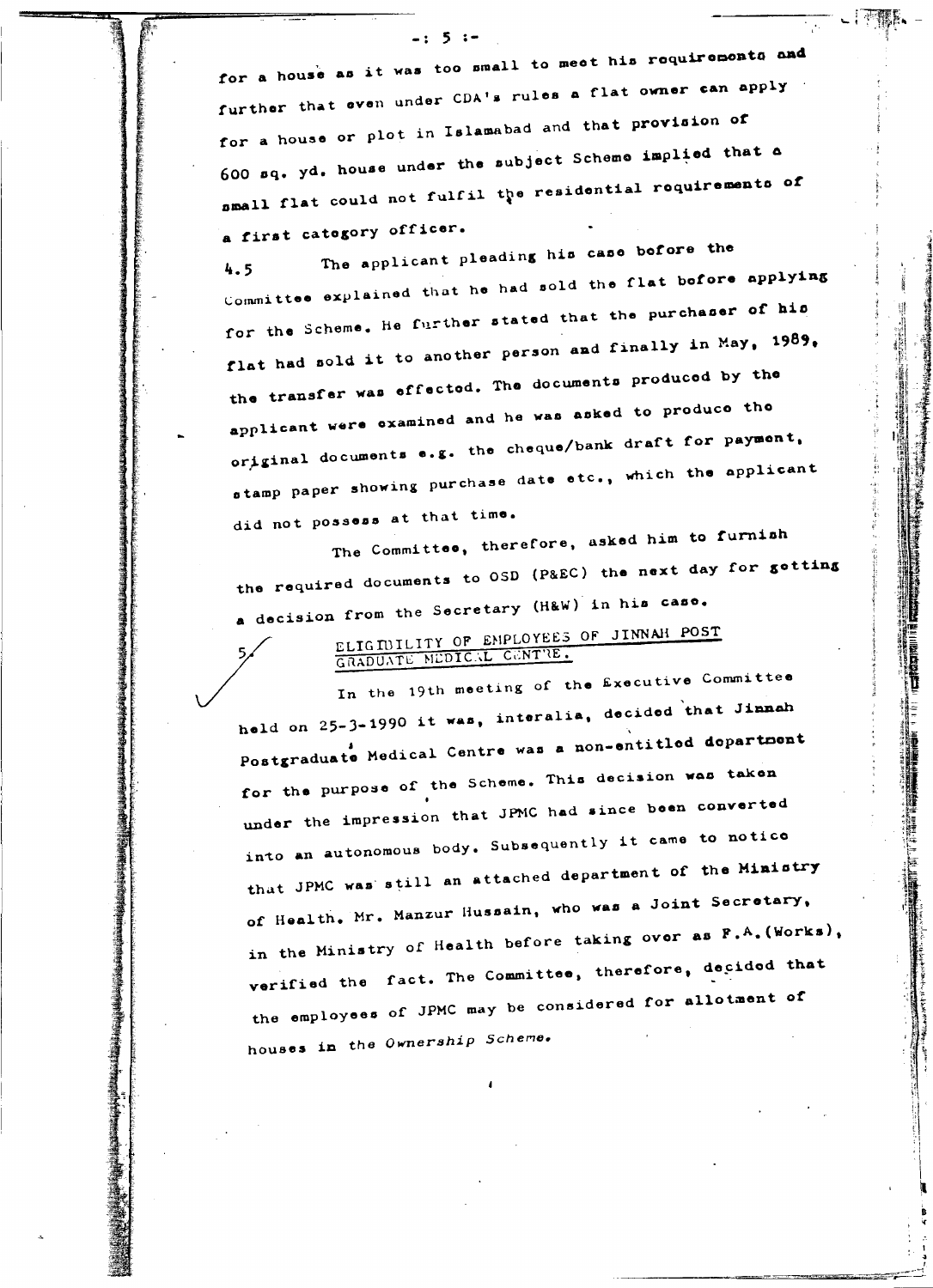## CASE OF MR. MUKHTAR HUSSAIN RIZVI AN EMPLOYEE OF PINS.

 $6 : -$ 

 $\overline{\phantom{a}}$ 

 $6.$ 

Mr. Mukhtar Hussain Rizvi, Radiographer, Pakistan Institute of Medical Science, Islamabad, applied for allotment of category-IV house in the Housing Scheme on Ownership basis in Islamabad; According to age-wise seniority his name did not mature on the waiting list. However, in pursuance of the Executive Committee's decision taken in its meeting held on 28-5-1989, the applicant was asked to submit bis option for the allotment of a category-VI house. However, before issuance of provisional allotment letter, the Pakistan Institute of Medical Sciences was asked to favour the Foundation with the terms and conditions of the service of .<br>the applicant. The PIMS informed that the applicant was a Federal Government employee. This reply was based on a judgement of the Federal Services Tribunal, Islamabad, dated  $13-8-1987$  in Appeal No.  $366(R)/85$  filed by Raja Muhammad Aslam, Office Superintendent formerly of C.G.H., Rawalpindi against the Secretary, Ministry of Health and others, in which it had been decided that the employees of PIMS are civil servants.

Since the PIMS is not an attached department of the Health Division, the Committee se-iterated its earlier decision that its employees were not entitled to participate in the Scheme.

TENDERS  $7.$ 

In a brief on the point the Director General, Housing Foundation, stated that tenders were invited for the work from pre-qualified contractors in the month of March, 1990, which were opened on the due date i.e. 22nd April, 1990. The same have since been forwarded to the Consultants for scrutiny and submission of an evaluation report. However, a brief report regarding the reasonableness or otherwise of the rates and to ascertain further line or action on the subject, was prepared by him and submitted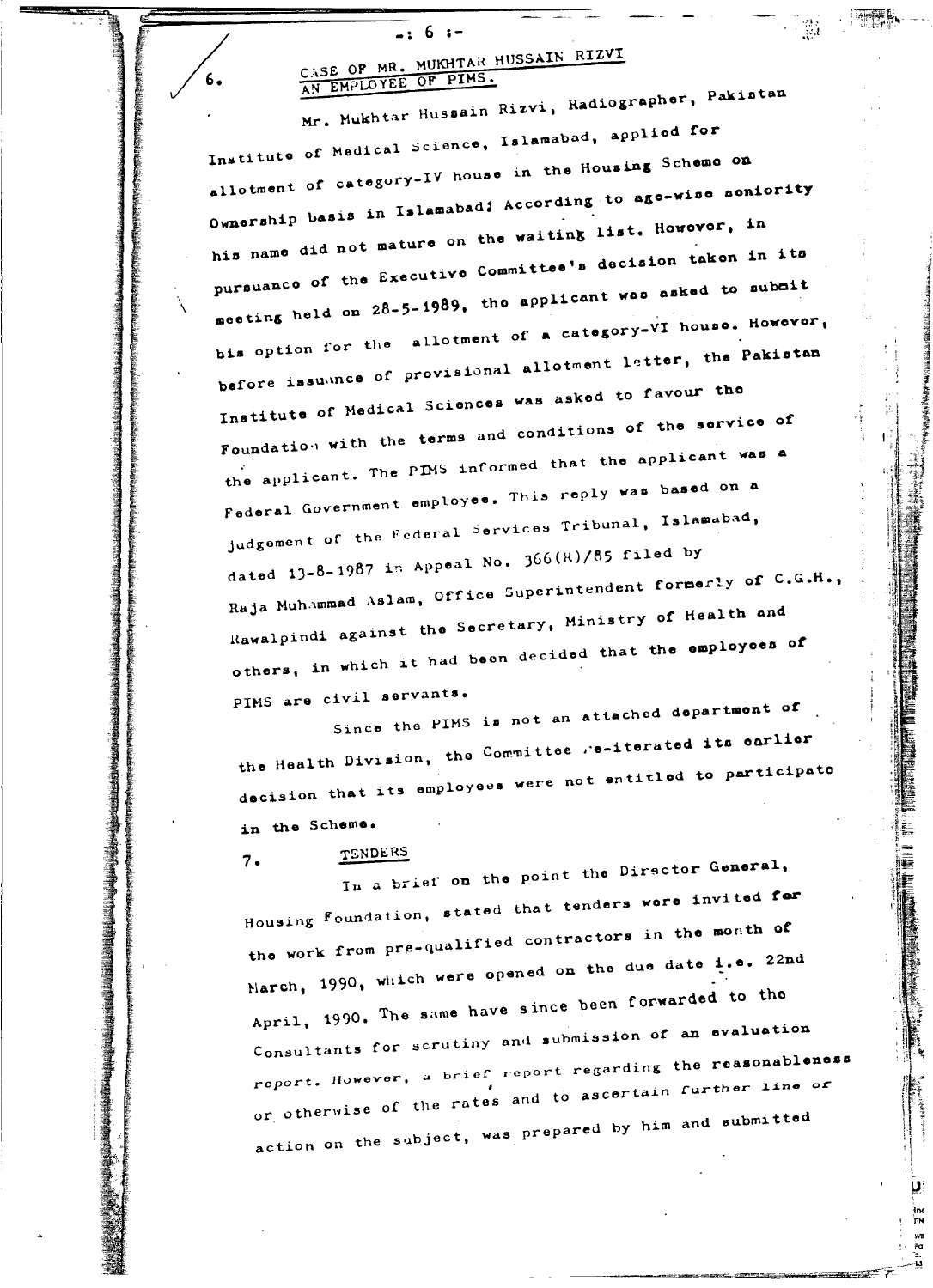along with his recommendations to the Committee. Ho furthor stated that his recommendations were the result of a dotailed study of a category VI house.

 $-: 7 : -$ 

The Secretary, Housing and Works, intimated that decision in this respect would be taken in a meeting specially convened for the purpose on the 19th May, 1990, which would be attended by all concerned including the Consultants. It was further desired that the Director General, Housing Foundation, should discuss on the 14-5-1990 the details of a similar study done in Pak PWD and koop the matter ready for the meeting scheduled to be held on 19th May.

## REPRESENTATION OF THE ALLOTTEES IN THE EXECUTIVE COMMITTEE.

In the originally proposed management system for the Foundation it was envisaged that the Committee will have six representatives of the prospective buyers in addition to the other members. The question as to how the selection of the representatives be made was discussed in detail and it was decided that a Ministry-wise list of allottees be got prepared and put up to the Secretary, Housing and Works for nominating on behalf of the Executive Committee six persons (one per category) as representatives of the allottees. The Committee desired that the list should be got ready for consideration in the meeting scheduled to be held on  $19 - 5 - 1990.$ 

Ê

#### FINANCIAL RULES  $9.$

8.

It was brought to the notice of the Executive  $9.1$ Committee that Mr. H.A. Niazi could not provide Financial Rules of the Poundation in consultation with Chartered Accountants, as was decided in its 19th meeting, before relinquishing charge of the office of Financial Advisor  $(Borka)$ .

Meanwhile the draft Financial Rules prepared by the  $9.2$ Foundation had been irrculated to the members of the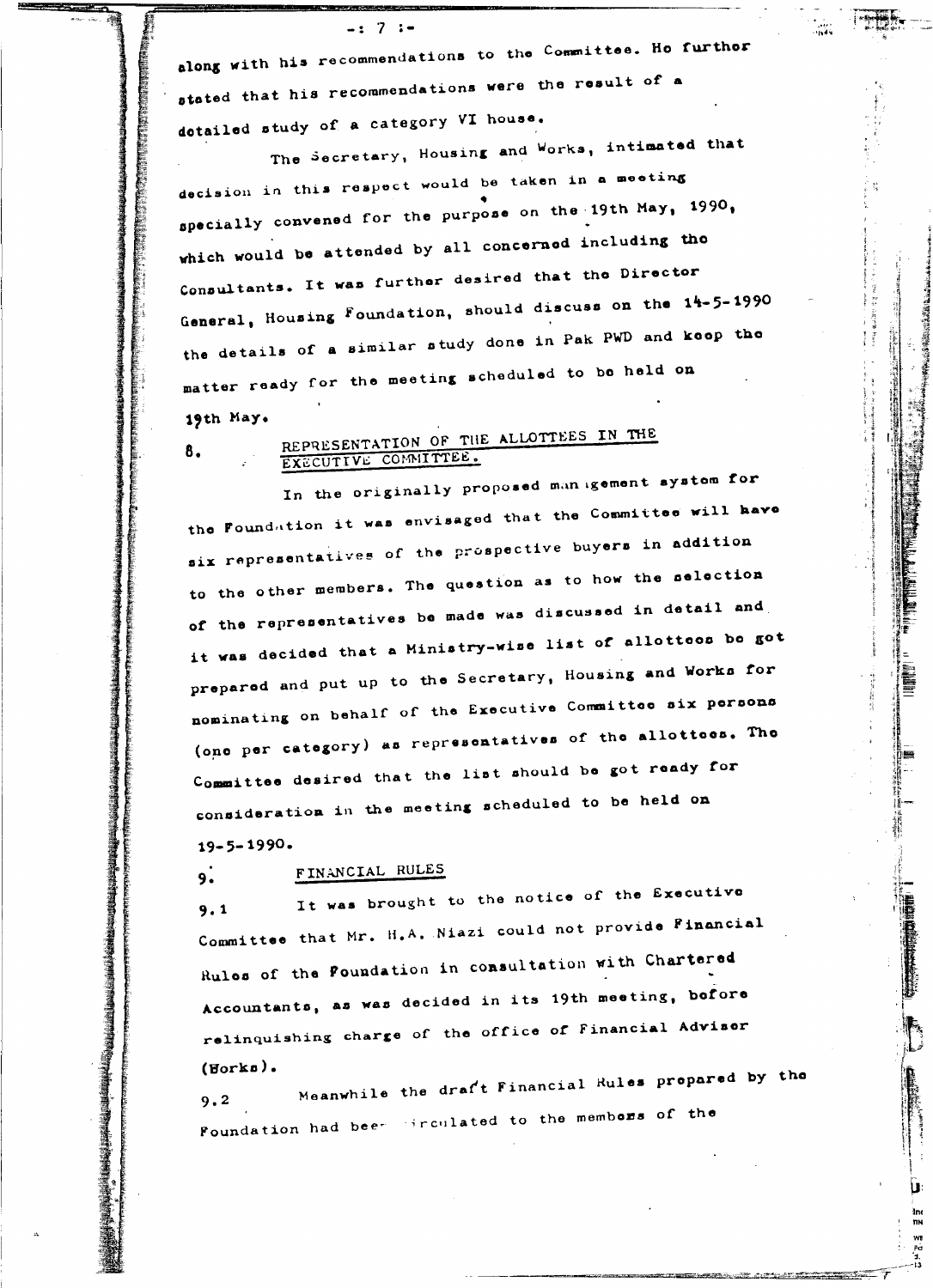#### $-: 8: -$

Executive Committee. Pending finalisation of proper rules on commercial lines in consultation with Chartered Accountants, these rules may be adopted provisionally so that there was no vaccuum in the disposal of financial matters. The Committee desired that a copy of the Financial Rules circulated to the members should be given to the new Financial Advisor for doing the needful as soon as possible. Accordingly a copy of the draft Financial Rules was handed over to him in the nooting.

10.

ADVANCEMENT OF LOANS THROUGH HOUSE BUILDING FINANCE CORPORATION TO THE HENEFICTERTES OF ISLANWUAD.

The position that had developed after a series  $10.1$ of meetings held with the representatives of the House Building Finance Corporation and CDA and the points still requiring consideration were briefly explained at the meeting by the Joint Secretary (Works). In order to resolve the remaining matters, the most important of them being the title to the land for advancement of loan by HBFC, it was suggested that another meeting under the Chairmanship of JS(W), to be attended among others by the representatives of HBFC and CDA, may be convened within the next fow days. The Secretary, Housing and Works, also invited  $10.2$ attention of the participants to the fact that the HBFC authorities had been prevailed upon to set aside 60 million rupees for the current financial year which will be transferred to the accounts of the Housing Foundation and that the recovery will be effected from the individual allottees one month after completion of the houses. It was, however, suggested by the Director General, Pak PWD, that Law Division may also be consulted in the mattor to ensure that the Housing Foundation did not have to face any

> <u>JB</u> inding **MNG**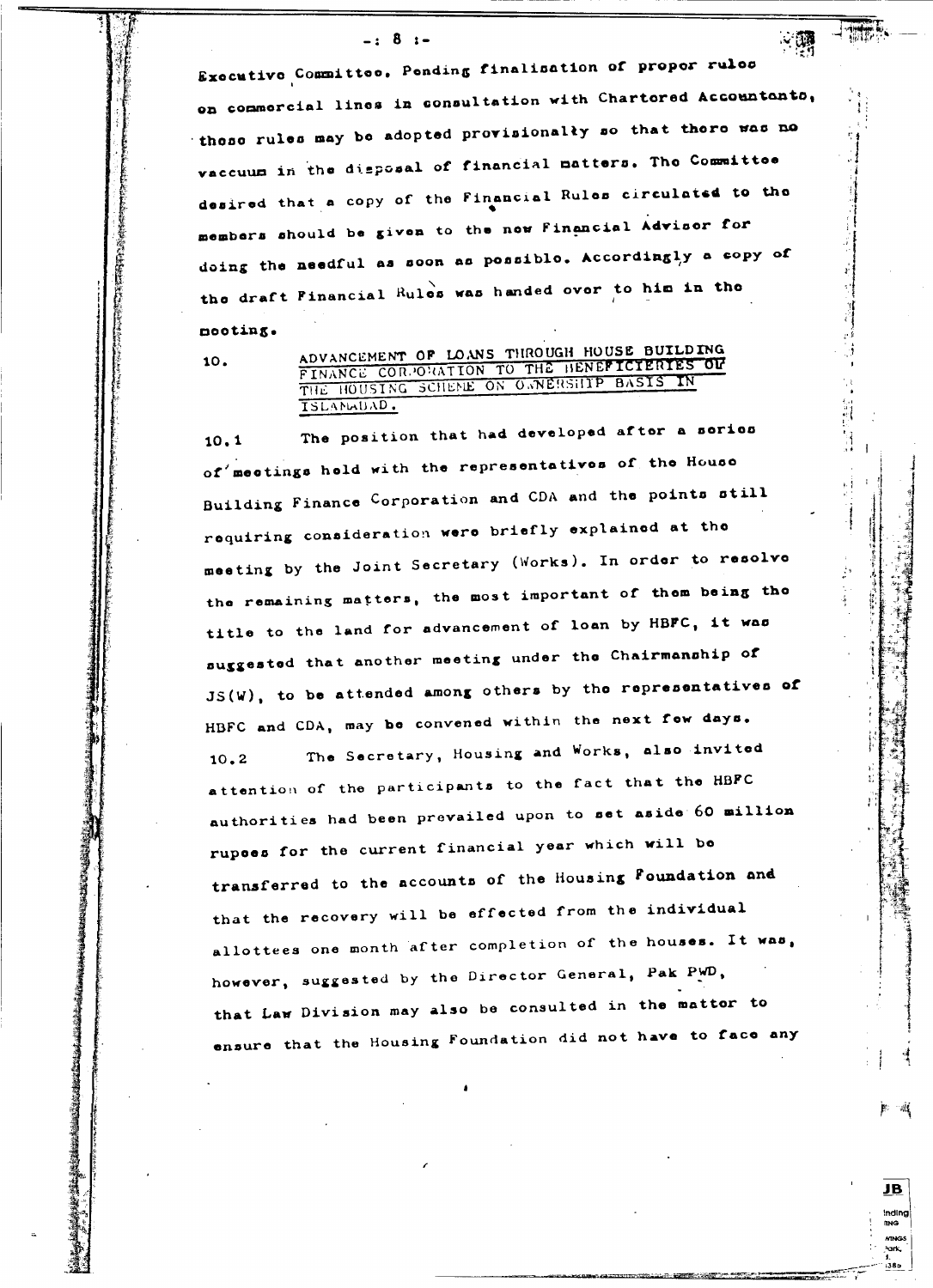financial liability on this account.

## Office accommodation:

**清潔 医皮膜膜炎 医心包膜炎 医心包膜炎 医心包膜炎 医心包膜炎 医心包膜炎 医心包膜炎 医心包膜炎 医心包膜炎 医心包膜炎 医心包膜炎 医心包膜炎 医心包膜炎 医心包膜炎 医心包膜炎 医心包膜炎 医心包膜炎 医心包膜炎** 

 $11.$ 

It was also impressed that as soon as suitable additional accommodation in Shahoed-o-Millat Secretariat for the Housing Foundation was made available, the HBFC may be asked to set up their office for the purpose of documentation. The D.G. Housing Foundation stated that the case for converting the available space on the ground floor of the Shaheed-e-Millat Secretariat for the Housing Foundation had already been taken in hand and that formal reference would be made to the Works Division as directed by the Secretary (H&W). The D.G. was advised to sort out the matter with the concerned officers in the Works Division at personal level.

INCLUSION OF THE NAME OF MR. MANZUR HUSSAIN, F.A. WORKS, IN PLACE OF MR. H.A. NIAZI.

As a result of transfer of Mr. H.A. Niazi, former F.A. (Works) it was necessary to fill the position of mombor of the Managing Committee. The name of Mr. Manzur Hussain was proposed by JS(Works), and seconded by D.G., Housing Foundation.

The Committee agreed to include the name of Mr. Manzur Hussain, F.A. (Works) as a member of the Executive Committee.

PHASE-II OF THE HOUSING SCHEME AT ISLAMAB \D.  $12.$ The point with regard to allotment of plots

carmarked in D-12 and E-12 also came up for discussion in the meeting and it was agreed in principle that arrangement for allotment of the same may be mado.

The Secretary, Housing and Works, suggested that a meeting of the Board of Governors be arranged so that a decision in this respect could be obtained. He further desired that all necessary papers such as Brochure, forms, advertisement, other documents, etc., be revised and updated in the light of the experience gained during the processing of Phase-I of the Scheme. The Secretary directed the

> UB indlı<br>nnə